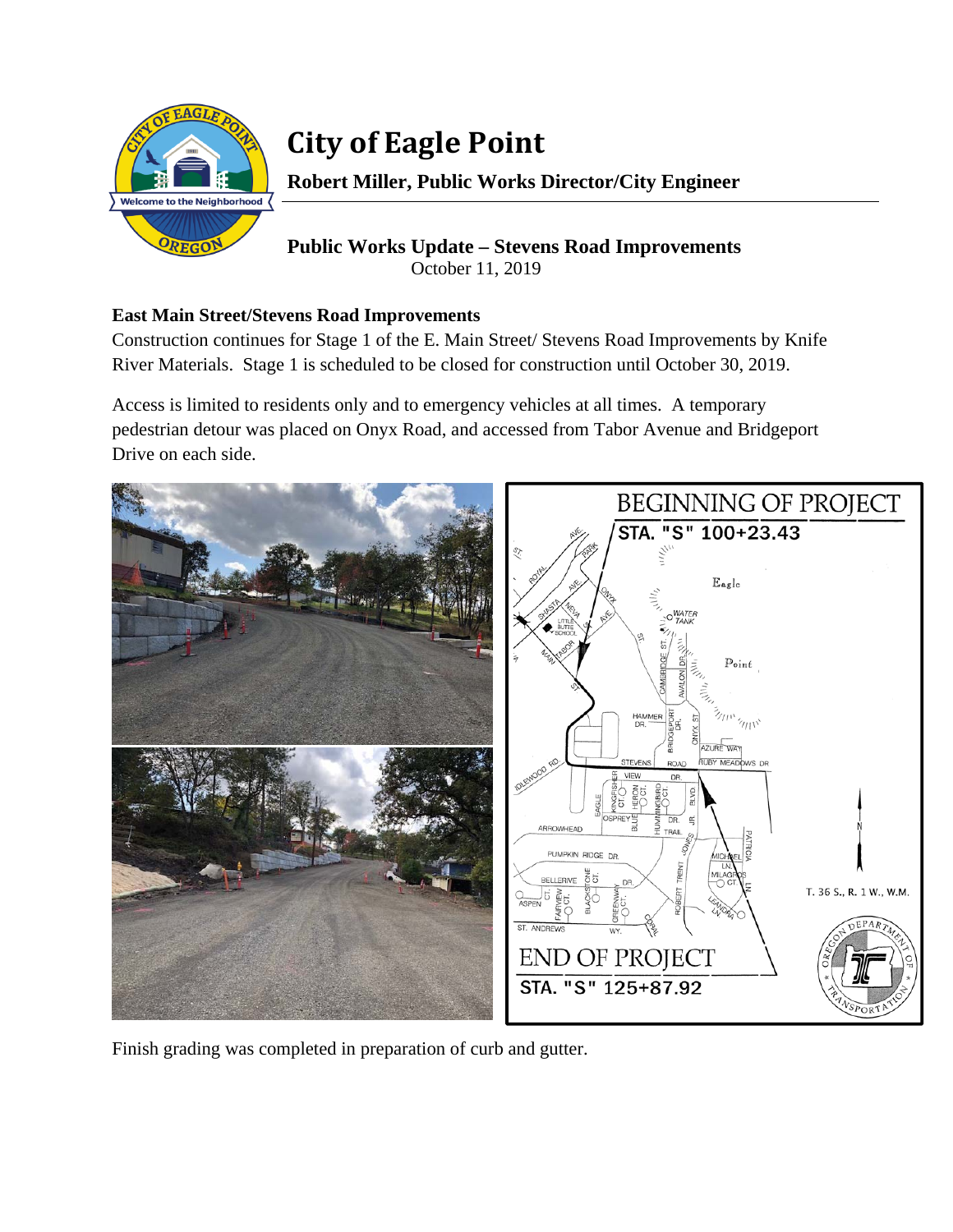

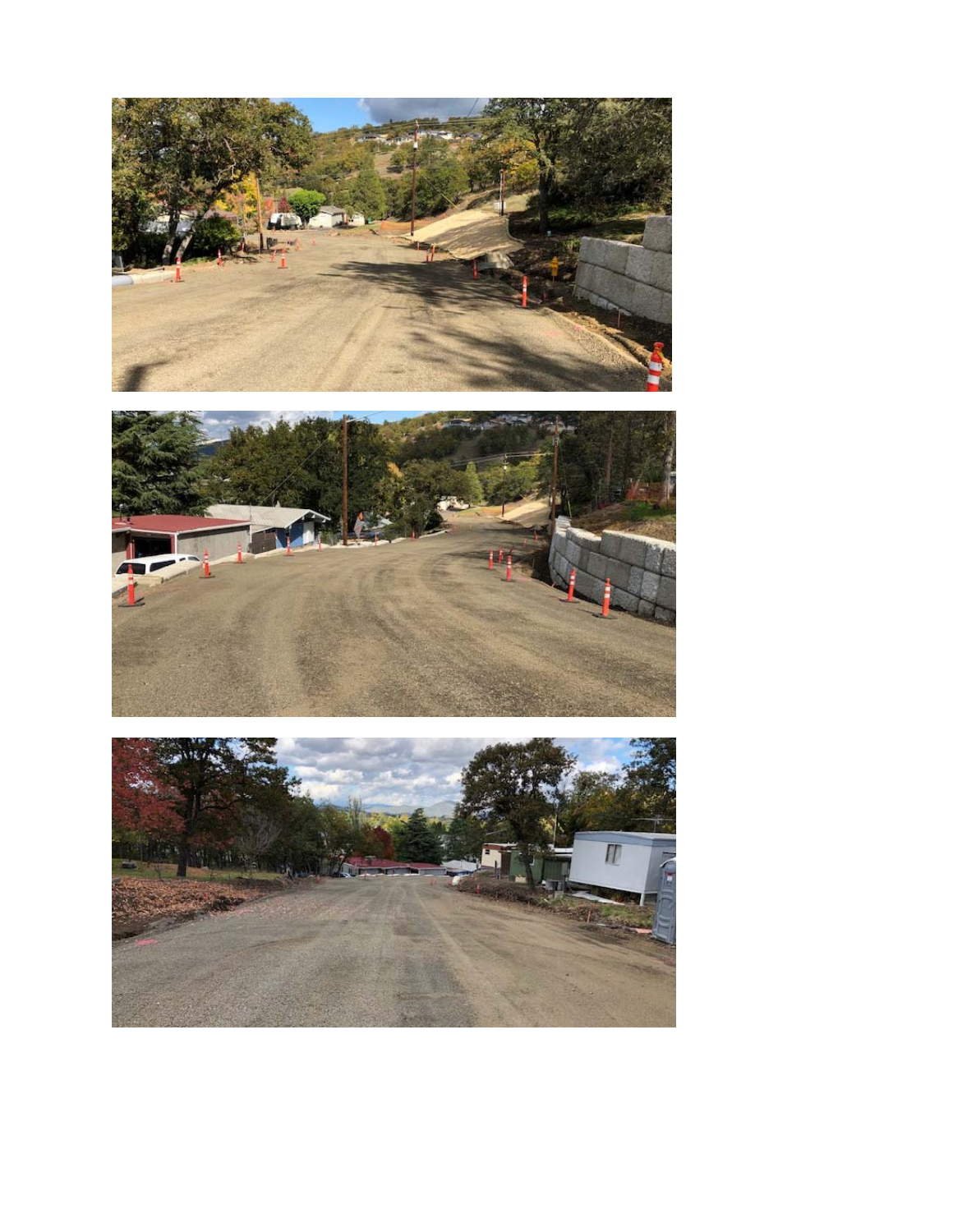



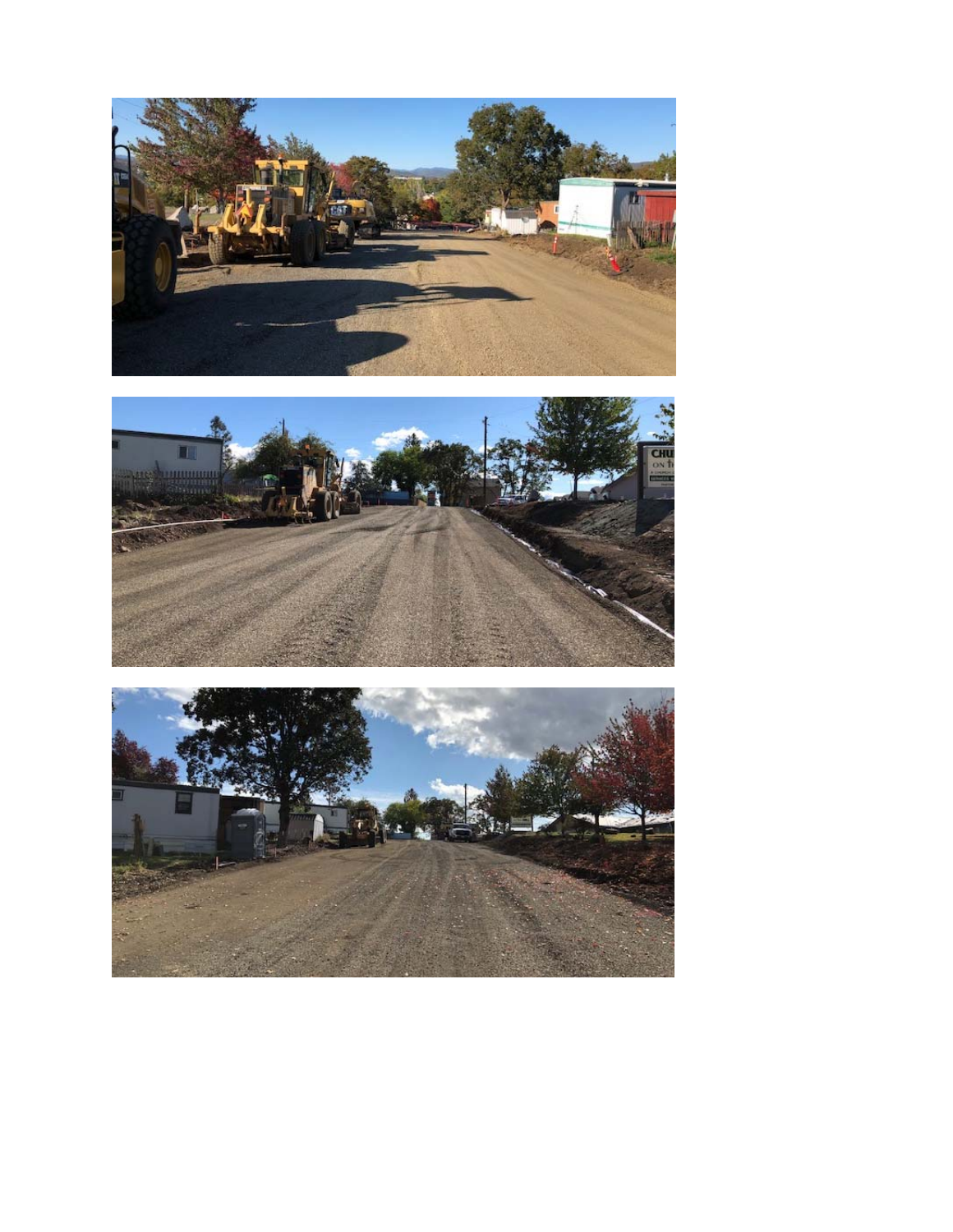

Pacific Power relocated a power line.



Water quality planter construction.

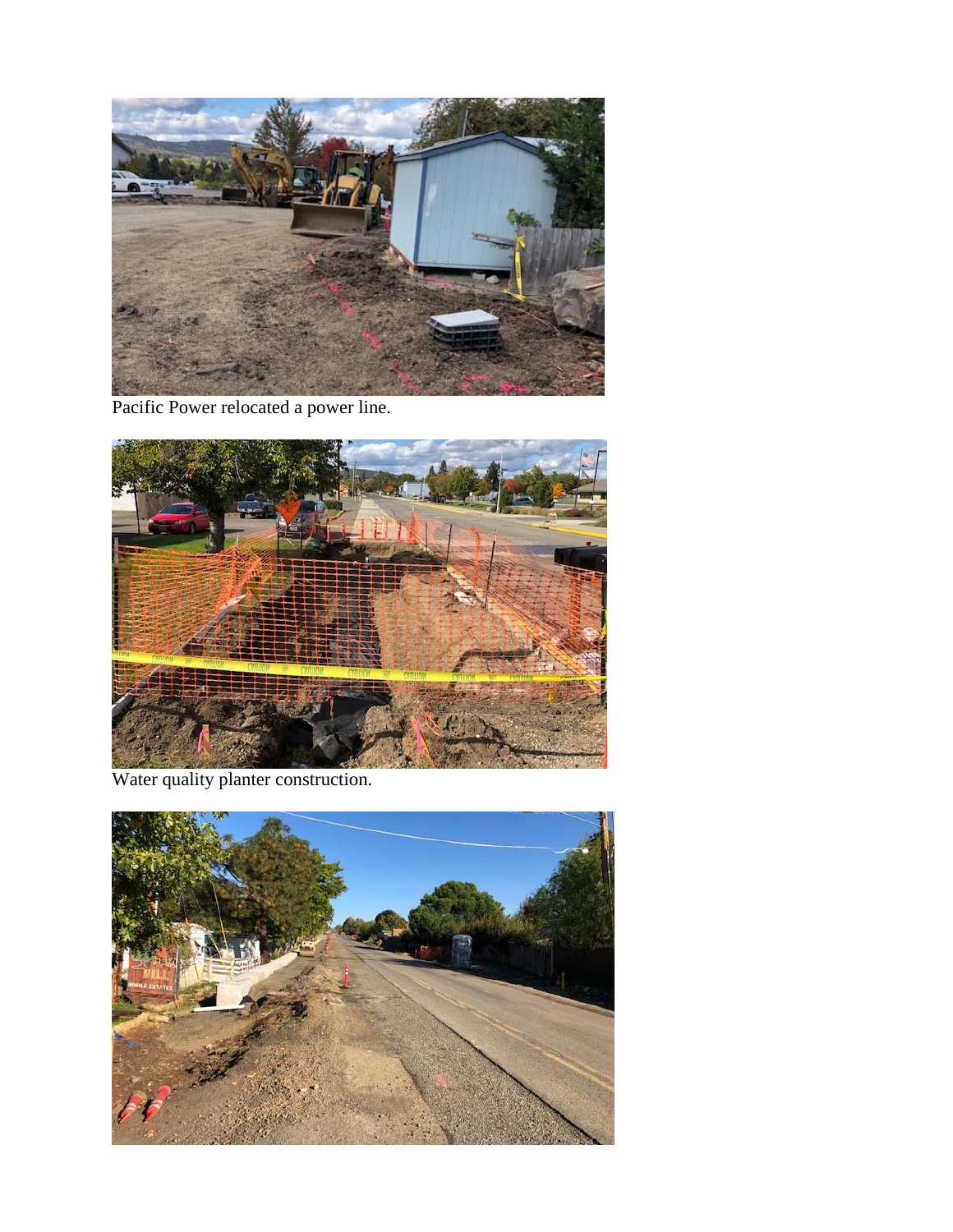



Stage 2 Retaining Walls



Widening for Stage 2